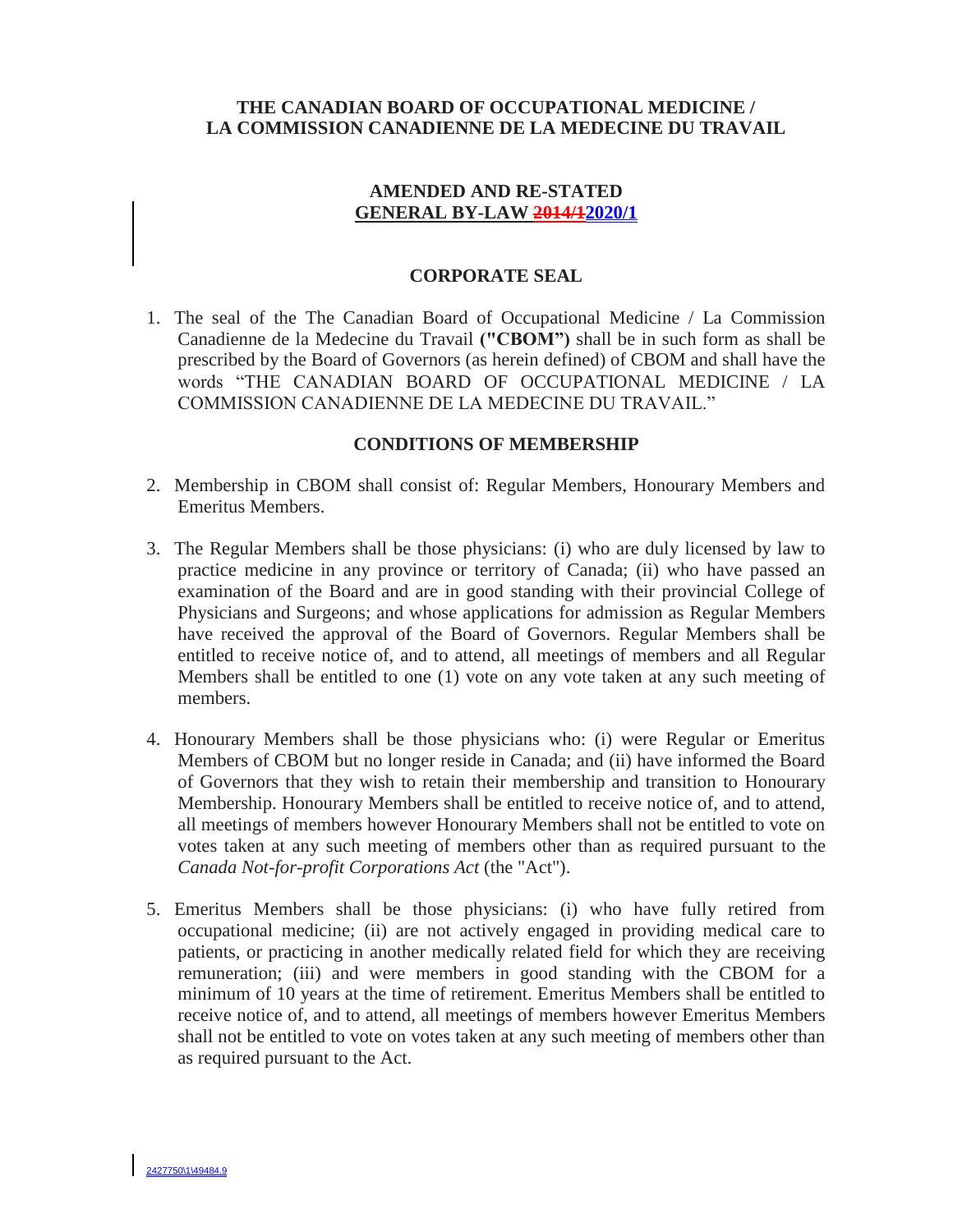- 6. The membership fees, if any, shall be such amount as may be set from time to time by the Board of Governors by regulation.
- 7. Any member may withdraw as a member of CBOM by delivering to CBOM a written resignation and lodging a copy of the same with the Secretary-Treasurer of CBOM.
- 8. Any member may be required to resign by a simple majority vote of the members entitled to vote at an annual meeting.
- 9. The Board of Governors may, from time to time, make, amend and repeal regulations for the governance of the membership.

## **HEAD OFFICE**

10. The head office of CBOM shall be located at the City of Winnipeg in the Province of Manitoba, Canada, at the place therein where the business of CBOM may from time to time be carried on.

#### **BOARD OF GOVERNORS**

- 11. The property and business of CBOM shall be managed by a board of  $s$ ix-directors, made up of not less than five and not more than eight directors, hereinafter referred to as the **"Board of Governors"** or the **"Board"** and individually as a **"Governor",** of whom a majority shall constitute a quorum.
- 12. Governors shall be elected by the members at the annual meeting of members, to hold office for a term of two years. Governors shall be eligible for re-election at the first annual meeting of members following the expiration of their term.
- 13. The office of Governor shall be automatically vacated:
	- (a) if a Governor shall resign office by delivering a written resignation to the Secretary-Treasurer of CBOM; or
	- (b) if at a special meeting of members a resolution is passed by a majority of the voting members present at the meeting that the Governor be removed from office.

If any vacancy shall occur on the Board, the remaining Governors may by resolution fill the vacancy with a person in good standing on the books of CBOM as a member. Any Governor appointed or elected to fill any such vacancy shall hold office for the unexpired term of the Governor who ceased to be a Governor and who caused such vacancy.

14. Meetings of the Board of Governors may be held at any time and place determined by the Governors provided that five days' notice of such meeting shall be sent in writing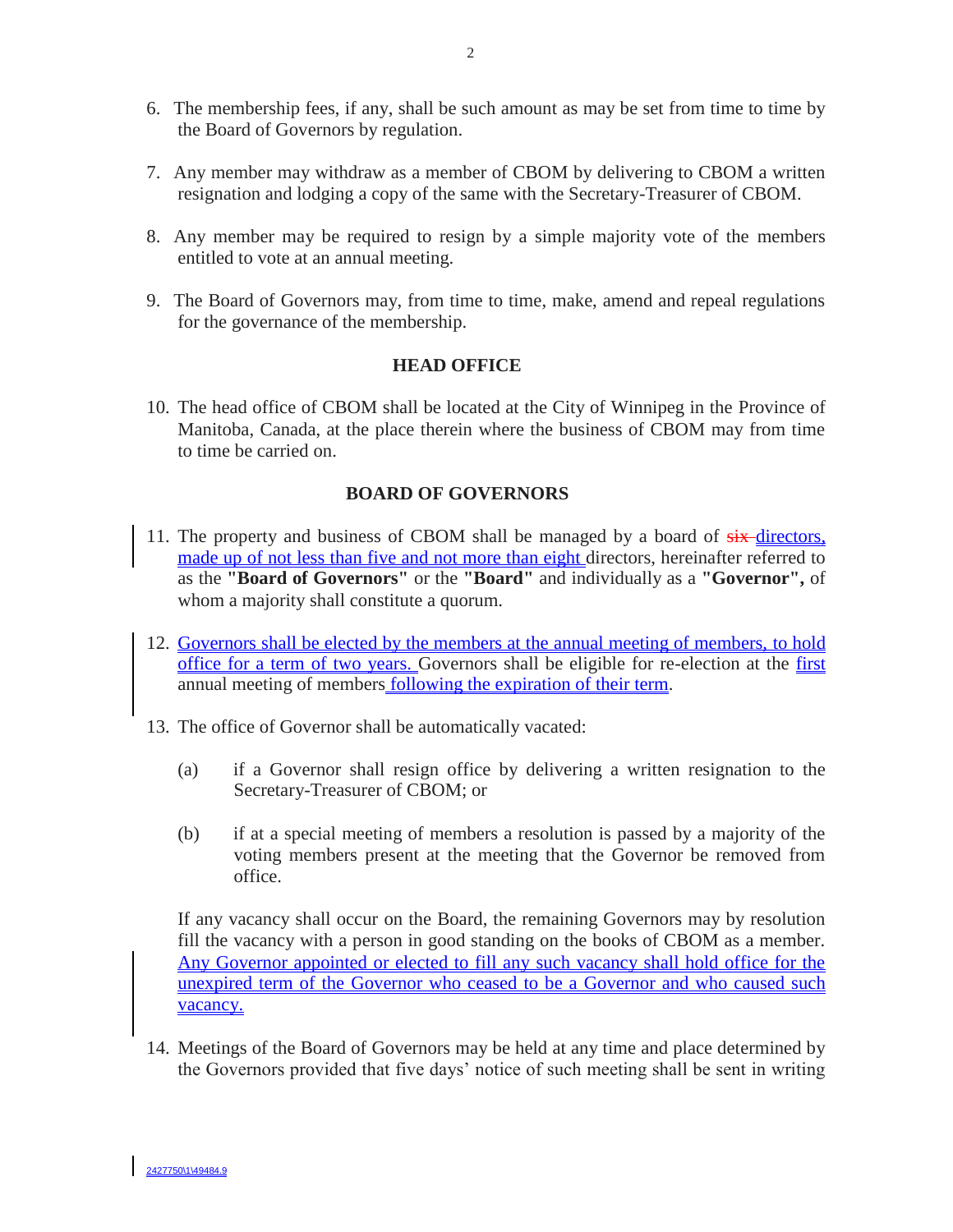to each Governor. No formal notice shall be necessary if all Governors are present at the meeting or waive notice thereof in writing.

- 15. Governors, as such, shall not receive any remuneration for their services, but, by resolution of the Board, expenses of their attendance may be allowed for each regular or special meeting of the Board or of a committee thereof. Such fixed sum may be paid to the Governors as the members may, by resolution, determine, provided that nothing herein contained shall be construed to preclude any Governor from serving CBOM as an officer or in any other capacity and receiving compensation therefore. The Governors, and their heirs, executors and administrators will be indemnified and saved harmless out of the funds of the Board from and against all costs, expenses and charges which they may incur as a result of a legal action of the fulfillment of their duties on the Board, except those costs, expenses or charges which are a result of their own willful neglect or default.
- 16. A retiring Governor shall remain in office until the dissolution or adjournment of the meeting at which a their successor is elected. A Governor shall hold office until the next annual meeting of members following election or appointment.
- 17. The Governors may exercise all such powers of CBOM as are not by the Act, the Articles, the by-laws or any unanimous members' agreement, required to be exercised by the members. The Board may vote upon and determine any question at a meeting at which a quorum is present held in person or by means of a telephonic, an electronic or other communication facility that permits all participants to communicate adequately with each other during the meeting. A director Governor so participating in a meeting is deemed for the purposes of the Act to be present at that meeting.
- 18. A resolution in writing, signed by all the Governors entitled to vote on that resolution at a meeting of Governors or of a committee of Governors, is as valid as if it had been passed at a meeting of Governors or committee of Governors.
- 19. The Governors shall have the power to authorize expenditures on behalf of CBOM from time to time and may delegate by resolution to an officer or officers of CBOM the right to employ and pay salaries to employees. The Governors shall have the power to make expenditures for the purpose of furthering the objects of CBOM.
- 20. The Board of Governors shall take such steps as they may deem requisite to enable CBOM to receive donations and benefits for the purpose of furthering the objects of CBOM.
- 21. The officers of CBOM shall be a President, Vice-President, Secretary-Treasurer, Past President, Membership Committee Head, Education Committee Head, and such other officers as the Board may, from time to time, determine by resolution.
- 22. The President and Vice-President shall, in each year, be appointed at the first meeting of the Board of Governors following each annual meeting of members and, subject to the provisions of any written employment agreement, the Board may remove at its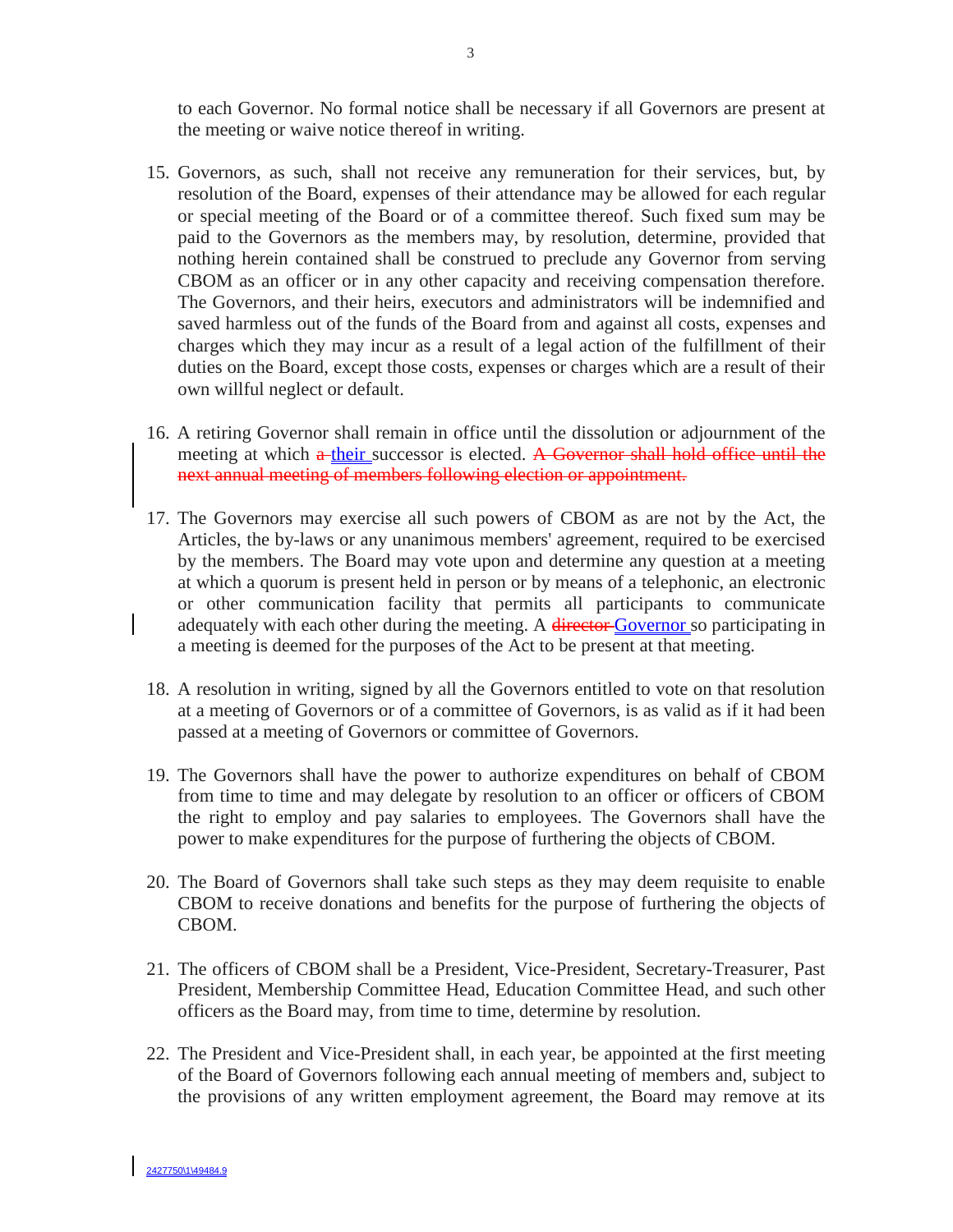pleasure any such officer, and fill such or any other vacancy of office from time to time.

#### **DUTIES OF OFFICERS**

- 23. The President shall be the chief executive officer of CBOM and shall preside at all meetings of the Board of Governors of CBOM. The President shall have the general and active management of the business of CBOM. The President shall see that all orders and resolutions of the Board are carried into effect and the President or the Vice-President with the Secretary-Treasurer or other officer appointed by the Board for the purpose shall sign all by-laws and other documents requiring the signatures of the officers of CBOM. The President shall appoint the members of committees.
- 24. The Vice-President shall, in the absence or disability of the President, perform the duties and exercise the powers of the President and shall perform such other duties as shall from time to time be required by the Board.
- 25. The Secretary-Treasurer shall have the custody of the corporate funds and securities and shall keep full and accurate accounts of receipts and disbursements in books belonging to CBOM and shall deposit all moneys and other valuable effects in the name and to the credit of CBOM and in such depositories as may be designed by the Board of Governors from time to time. The Secretary-Treasurer shall disburse the funds of CBOM as may be ordered by the Board, taking proper vouchers for such disbursements, and shall render to the President and Board of Governors at the regular meetings of the Board, or whenever they may require it, an account of all transactions as Secretary-Treasurer and of the financial position of CBOM. The Secretary-Treasurer shall also perform such other duties as may from time to time be determined by the Board.
- 26. The Secretary-Treasurer shall attend all sessions of the Board and all meetings of the members and act as clerk thereof and record all votes and minutes of all proceedings in the books to be kept for that purpose. The Secretary-Treasurer shall give or cause to be given notice of all meetings of the members and of the Board of Governors. The Secretary-Treasurer being under the supervision of the President and Board of Governors shall perform such other duties as may from time to time be prescribed by them. The Secretary-Treasurer shall be custodian of the seal of CBOM and shall deliver it only when authorized by a resolution of the Board of Governors to do so and to such person or persons as may be named in the resolution.

#### **MEETINGS**

27. The annual meeting of the members of CBOM shall be held at the head office of CBOM or elsewhere in Canada as the Board of Governors may designate, and on such date and at such time as the Board of Governors may determine. At such meetings the members shall: (i) receive a report from the Governors; (ii) receive and consider the financial statements of CBOM and the report of the public accountant; (iii) elect  $\mathbf a$ new such number of Governors as is necessary, to ensure the Board of Governors has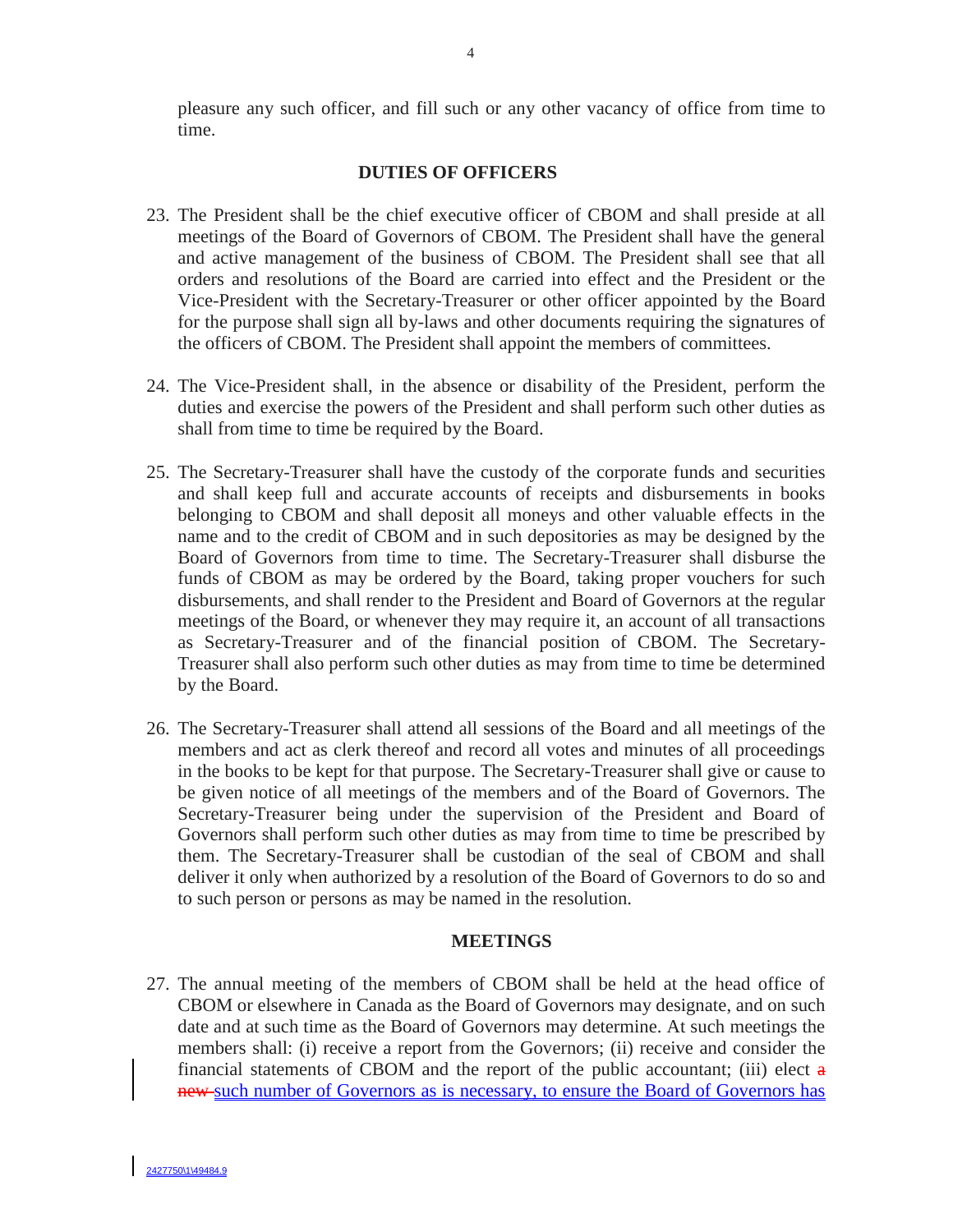an appropriate number of Governors, including taking into account Governors whose terms are expiring and the total number of Governors then on the Board of Governors; and (iv) appoint or re-appoint the public accountant for the ensuing year.

- 28. At least twenty one days' prior written notice shall be given to each member of CBOM entitled to be present of any annual or special meeting of members by one or more methods permitted by the Act. Ten members, provided that at least two of whom are present in person, shall constitute a quorum at a meeting of members. Each voting member shall have the right to exercise one vote. Failure of a member to receive notification of a meeting will not invalidate any proceedings taken thereat.
- 29. If all the members agree in advance, a meeting of the members may be held entirely by means of a telephonic, an electronic or other communication facility that permits all participants to communicate adequately with each other during the meeting. Any member entitled to attend a meeting of members may participate in the meeting by means of such a telephonic, electronic or other communication facility that permits all participants to communicate adequately with each other during the meeting, if CBOM makes available such a communication facility. A person so participating in such a meeting is deemed to be present at the meeting.
- 30. Except where prohibited by the Act, a resolution in writing, signed by all the members entitled to vote on that resolution at a meeting of the members is as valid as if it had been passed at a meeting of the members.
- 31. At all meetings of members of CBOM every question shall be determined by a majority of votes unless otherwise specifically provided by the Act, the Articles of CBOM or the by-laws, and members may demand that any question be determined by ballot. Any vote of the members may be held entirely by means of a telephonic, an electronic or other communication facility, if the corporation makes available such a communication facility.
- 32. A member may appoint as a proxy any other member to vote at any annual or special meeting of the members.

## **AMENDMENTS OF BY-LAWS**

- 33. Subject to the restrictions of subsection 197(1) of the Act, a majority of the Governors at a meeting of the Board of Governors may enact, amend or repeal a by-law of CBOM, provided the Board shall submit the by-law, amendment or repeal to the members at the next meeting of members, and the members may, by ordinary resolution, confirm, reject or amend the by-law, amendment or repeal.
- 34. In accordance with subsection 152(6) of the Act, a member entitled to vote at an annual meeting of members may, in accordance with section 163 of the Act, make a proposal to make, amend or repeal a by-law.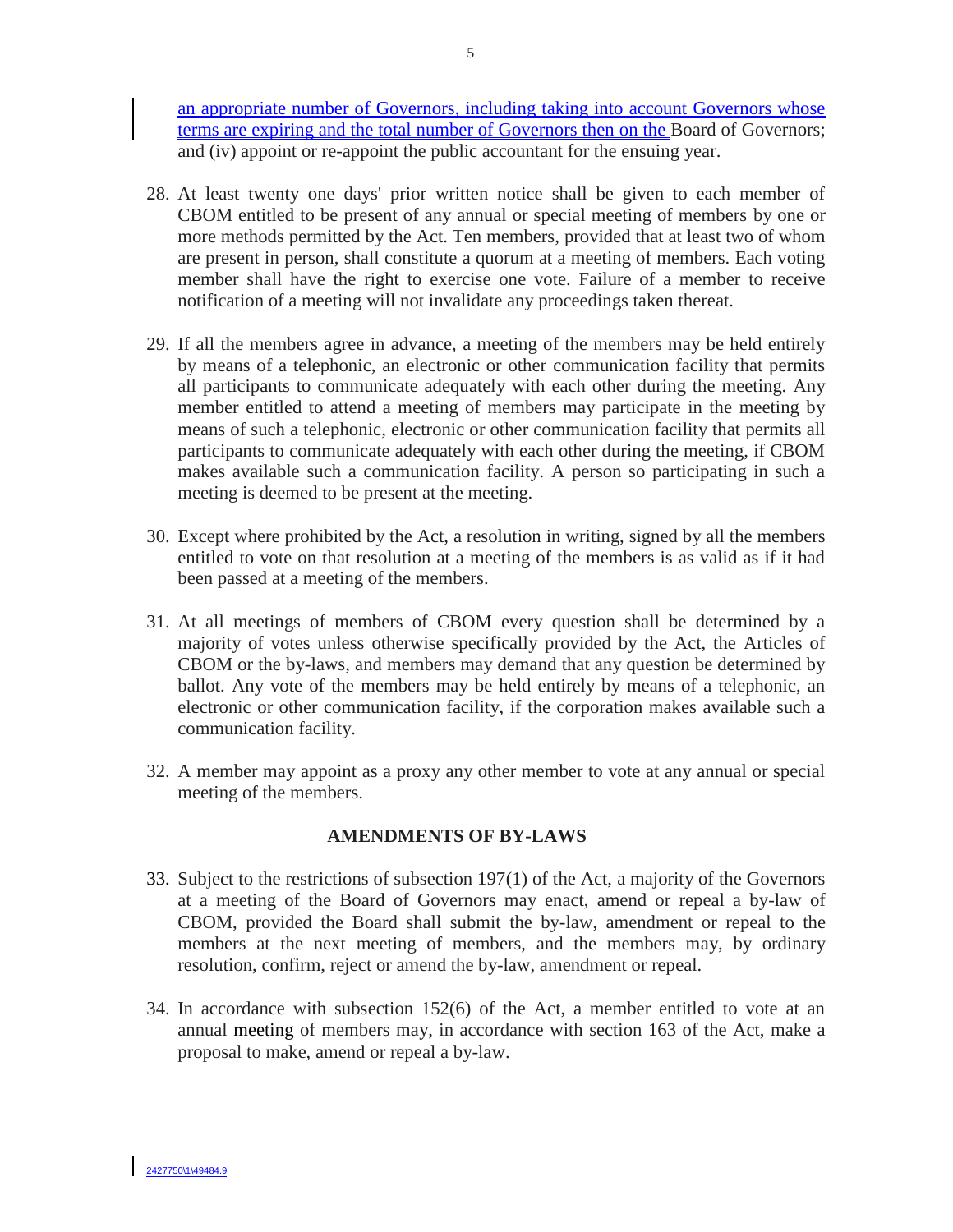#### **PUBLIC ACCOUNTANTS**

35. The members shall, at each annual meeting, appoint a public accountant to hold office until the close of the next annual meeting, and the members shall, by ordinary resolution determine the public accountant's engagement to review or audit the accounts of CBOM. The Board of Governors may fill any vacancy in the office of public accountant. The remuneration of the public accountant shall be fixed by the Board of Governors.

# **SIGNATURE AND CERTIFICATION OF DOCUMENTS**

36. Contracts, documents or any instruments in writing requiring the signature of CBOM, shall be signed by any two of the President, Vice-president, or Secretary- Treasurer, and all contracts, documents and instruments in writing to be signed shall be binding upon CBOM without any further authorization or formality.

#### **RULES AND REGULATIONS**

37. The Board of Governors may prescribe such rules and regulations that are not inconsistent with these by-laws relating to the management and operation of CBOM as they seem expedient.

#### **USE OF NAME OR INITIALS**

38. No one except a member of CBOM in good standing shall use or apply the name or initials of CBOM in any way which might indicate membership in CBOM.

*[The remainder of this page is intentionally left blank and a signature page follows.]*